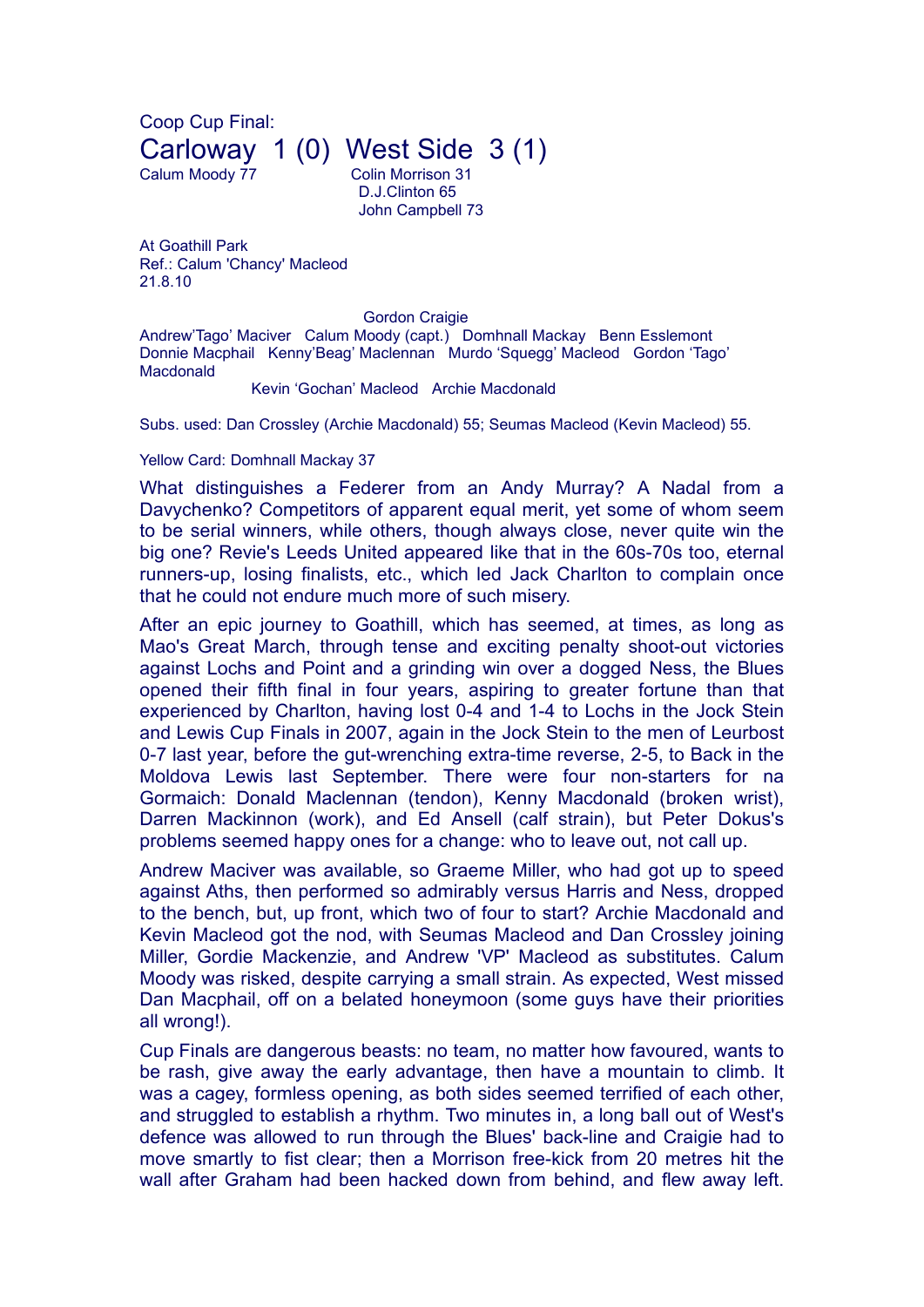The Blues seemed dangerously loose at the back, with Clinton dropping back to run or spread, Ali Macleod drifting back and forward on the right, with Esslemont, desperate to push forward, finding him awkward to handle, and Scott Graham floating in the middle.

Eventually, aggression, a strategy by no means unused by the Blues or unusual in these derbies, gave Carloway some momentum, and the back four slammed forward to bolster a midfield locked in unarmed combat with Colin George et al, freeing Macphail right and Tago left of defensive duties. As usual, the way round was the right way, not the straight way into the wall. Two Donnie Macphail corners on the left were, in turn, cleared out, then headed over. On 12 minutes Gochan got in behind the defence to score but was marginally offside, before West hit back from a free-kick 24 metres out to the left, the closest chance yet, but slightly too high to Craigie's left.

Then, suddenly, on 31 minutes, a game-changer: a Duncan Maclean corner on the right was met by the head of a totally unmarked Colin George, directly in front of goal, 8 metres out, giving Craigie no chance. The game ratchetted up; the tackles went in. Carloway maintained possession and territory, but the chances came to West: a stunning Craigie fingertip save, low to his right from another dangerous free-kick, kept the Blues alive. A final flurry from the Blues saw Moody heading a beautifully-flighted Tago free-kick just over from 10 metres, before a crushing diagonal right from Archie Uibhisteach set up Macphail for the Blues' best, and only clear-cut, chance of the half; he struck the ball perfectly and low but pulled it just wide of Kennedy's right-hand post from the right corner of the box.

Na Gormaich's approach soon demonstrated a feeling that the game was drifting away from them in face of a comfortable-looking West who seemed happy to let the Blues come at them, parry this, play round them, and release Clinton and Graham on lethal fast breaks. Immediately, Mackay freed Pongo down the right, but his cross was overhit; then Sqwegg fired past from 22 metres. Desperate times need desperate measures and Dokus bravely bit the bullet: the struggling Uibhisteach and Gochan off; Seumas Macleod and Crossley on.

Immediately a Macleod cracker, wide left nearly 30 metres out, surprised Kennedy but he recovered brilliantly to tip the ball on to the bar; on 63 minutes Macleod was unable to get weight behind his attempt from 8 metres, off a low cross from the left. Then the game effectively ended: a moment of indecision by Sqwegg saw him mishit a short pass back to Pongo wide on Carloway's right, just inside their own half; the ball was whipped forward past Moody centrally to Clinton ghosting in behind, and he finished high to Craigie's right, running in from the edge of the box. A clinically executed winner!

Kennedy almost handed Carloway a lifeline two minutes later when he mysteriously palmed an attempted clearance off a corner on the left over his own bar. Pongo was then released by a Kenny Beag through ball but Kennedy managed to block. Every Blue was now a potential attacker and the resulting loss of shape led to West's third: a corner on their right was cleared, fired back in, and an unmarked Campbell, 8 metres out, to the right of goal, nodded home expertly. Even though, four minutes later, Moody converted